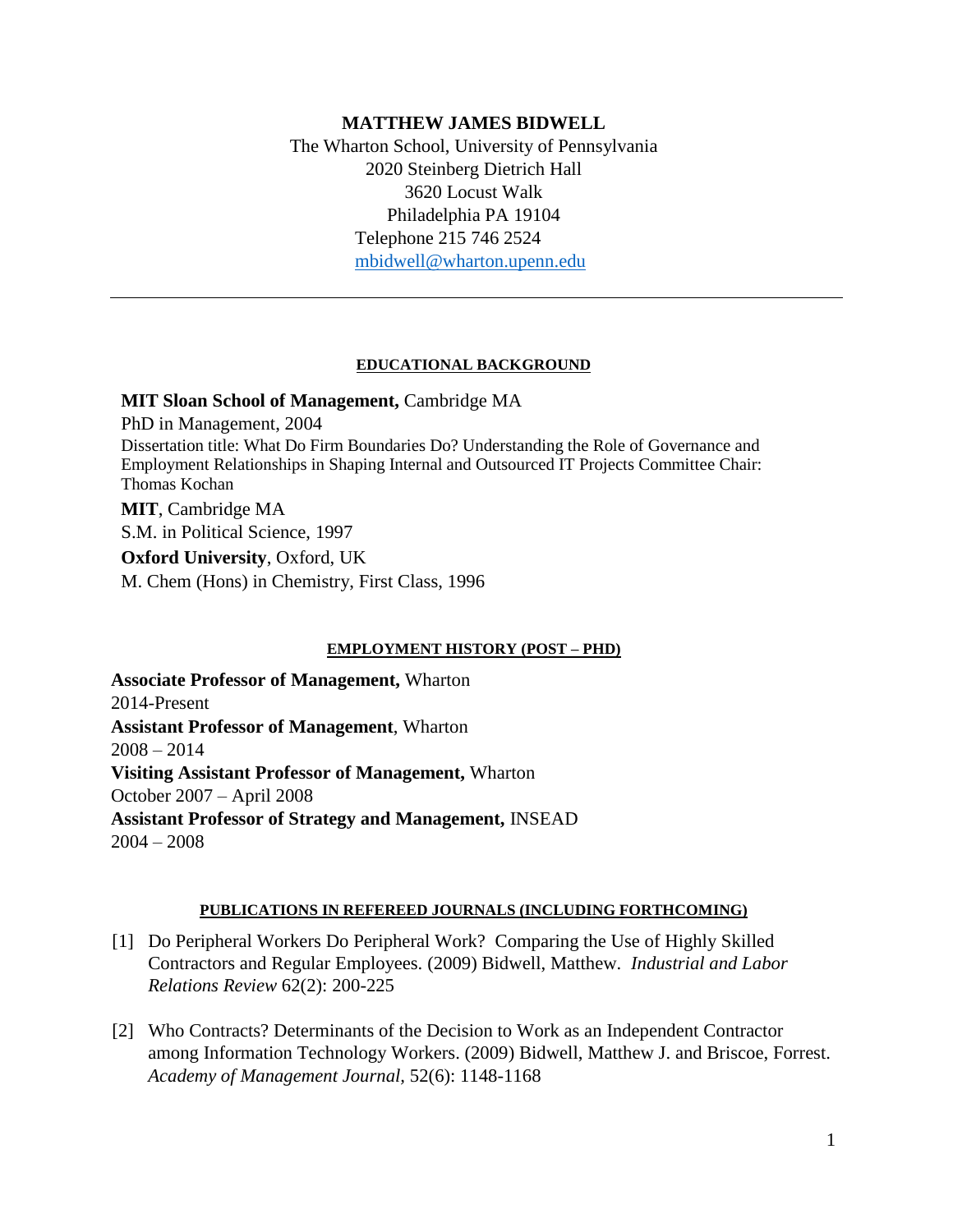- [3] Problems Deciding: How the Structure of Make-or-Buy Decisions Leads to Transaction Misalignment. (2010) Bidwell, Matthew. *Organization Science,* 21(2): 362-379 (Selected for reprinting in "*The Economics of Outsourcing*" Edited by Leslie Willcocks and Mary Lacity, Edward Elgar, forthcoming.)
- [4] Relationship Duration and Returns to Brokerage in the Staffing Sector. (2010) Bidwell, Matthew J. and Fernandez-Mateo, Isabel. *Organization Science,* 21(6):11411158
- [5] The Dynamics of Interorganizational Careers. (2010) Bidwell, Matthew and Briscoe, Forrest. *Organization Science,* 21(5):1034-1053
- [6] Paying More to Get Less: Specific Skills, Matching, and the Effects of External Hiring versus Internal Promotion. (2011) Bidwell, Matthew. *Administrative Science Quarterly,* 56(3): 369-407 (Awarded Academy of Management HR Division "Scholarly Achievement Award" for

best paper published in HR in 2011 and "Scholarly Contribution Award" by ASQ in 2017)

[7] Politics and Firm Boundaries: How Organizational Structure, Group Interests, and Resources Affect Outsourcing. (2012) Bidwell, Matthew J. *Organization Science,* 23(6): 1622-1642

(Finalist, Industry Studies Association-INFORMS Best Paper Award)

- [8] Do Women Choose Different Jobs from Men? Mechanisms and Evidence for Application Segregation in the Market for Managerial Workers. (2013) Barbulescu, Roxana and Bidwell, Matthew. *Organization Science,* 24(3): 737-756
- [9] What happened to Long Term Employment? The Role of Worker Power and Environmental Turbulence in Explaining Declines in Worker Tenure. (2013) Bidwell, Matthew J. *Organization Science* 24(4): 1061-1082
- [10] Within or Without? How Firms Combine Internal and External Labor Markets to Fill Jobs. Bidwell, Matthew and Keller, Joseph (2014) *Academy of Management Journal* 57 (4): 1035-1055
- [11] I Used to Work at Goldman Sachs! How Organizational Status Creates Rents in the Market for Human Capital. Bidwell, Matthew, Won, Shinjae, Barbulescu, Roxana and Mollick, Ethan. (2015) *Strategic Management Journal* 36: 1164-1173 (Finalist, best paper award, Strategic Management Society conference 2012)
- [12] Shifts and Ladders: Comparing the Role of Internal and External Mobility in Executive Careers. Bidwell, Matthew J. and Mollick, Ethan. (2015) *Organization Science* 26(6) 1629- 1645

(Awarded "Best Overall Paper" by Careers Division of Academy of Management, 2014)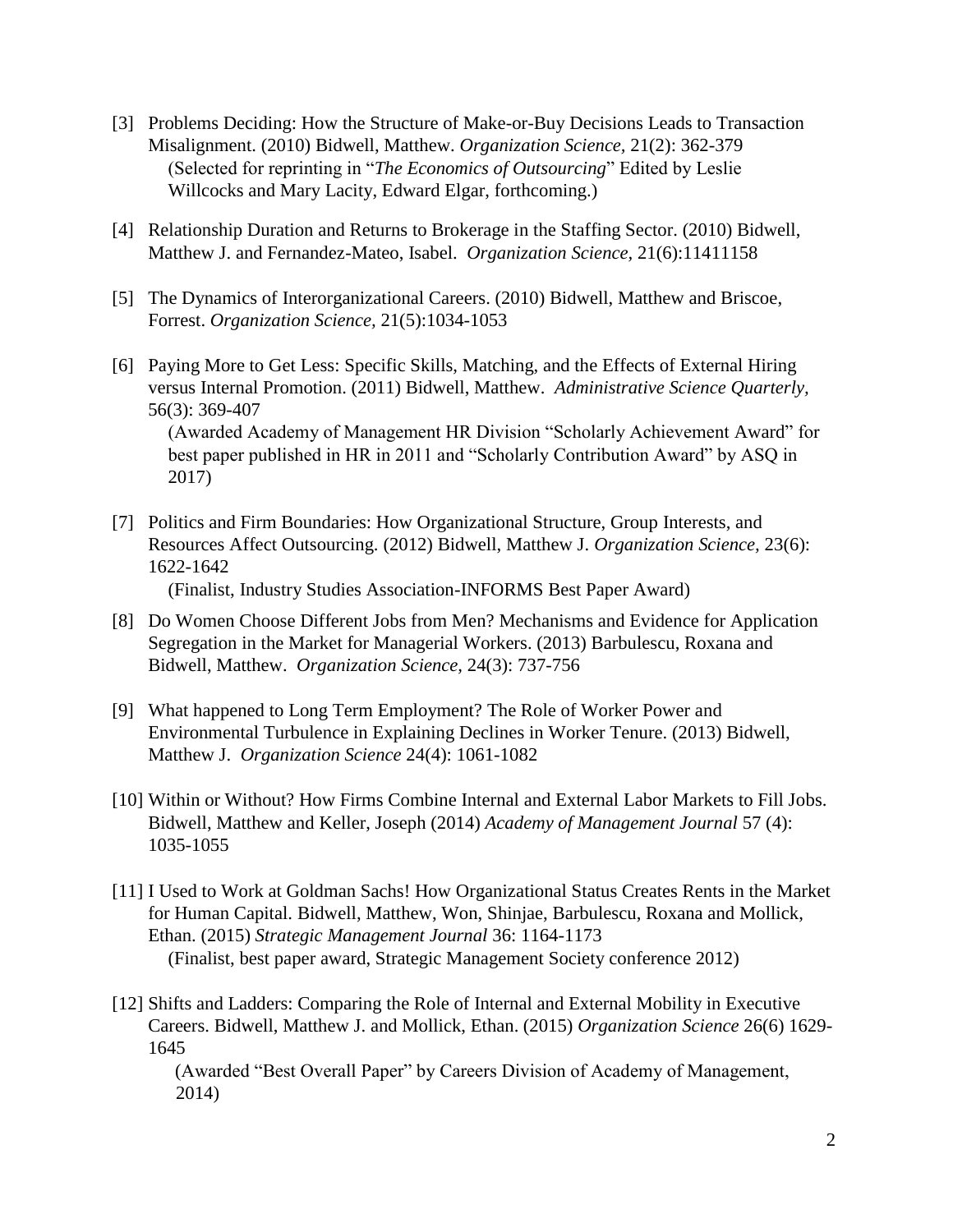- [13] Outside Insiders: Understanding Managerial Contracting and its Consequences for Workers. Anderson, Tracy and Bidwell, Matthew (2019) *Organization Science* 30 (5): 1000-1029
- [14] No Vacancies? Building Theory on How Organizations Move People Across Jobs. Bidwell, Matthew (2020) *Advances in Strategic Management* 41:153-174
- [15] In with the Old? Examining When Boomerang Employees Outperform New Hires. Keller, JR, Kehoe, Rebecca, Bidwell, Matthew, Collings, David and Myer, Adam (forthcoming) *Academy of Management Journal*
- [16] My Manager Moved. The Effects of Supervisor Mobility on Subordinate Career Outcomes. Baek, Minseo, Bidwell, Matthew and Keller, JR (forthcoming) *Organization Science*
- [17] Brokered Careers: The Role of Search Firms in Managerial Career Mobility. Bidwell, Matthew, Fernandez-Mateo, Isabel and Choi, Kira (forthcoming) *Industrial and Labor Relations Review*
- [18] Do Managers Capture the Value that They Create? Drivers of Managers' Value Capture in a Large Retail Chain. Federica De Stefano, Matthew Bidwell and Arnaldo Camuffo (forthcoming) *Strategic Management Journal*

### **OTHER ARTICLES**

### **Book Chapters and Non-Peer Reviewed Articles**

- [19] Three's a Crowd: Understanding Triadic Employment Relationships. (2008) Bidwell, Matthew and Fernandez-Mateo, Isabel. In Cappelli, P. ed: "Employment Relationships: New Models of White Collar Work", Cambridge University Press, pp. 142-178
- [20] The Employment Relationship and Inequality: How and Why Changes in Employment Practices are Reshaping Rewards in Organizations. (2013) Bidwell, Matthew J., Briscoe, Forrest, Fernandez-Mateo, Isabel and Sterling, Adina. *The Academy of Management Annals*  7(1): 61-121*.*
- [21] Managing Talent Flows through Internal and External Labor Markets (2017). Bidwell, Matthew, in Cascio, W., Collings, D, and Mellahi K. (ed): *Oxford Handbook of Talent Management.* pp. 281-298
- [22] Career Management isn't Just the Employee's Job (2019). Bidwell, Matthew and DeStefano, Federica, *Sloan Management Review.* 60(3): 17-18
- [23] Keeping Human Capital Resources (2019). Bidwell, Matthew in Nyberg, A. & Moliterno, T. *Handbook of Strategic Human Resources* pp 472-481
- [24] External Factors Shaping the Career (2020). Anderson, Tracy, Bidwell, Matthew and Briscoe, Forrest in Gunz, H. and Mayrhofer W. (eds) *The Routledge Companion to Careers*. pp 180-200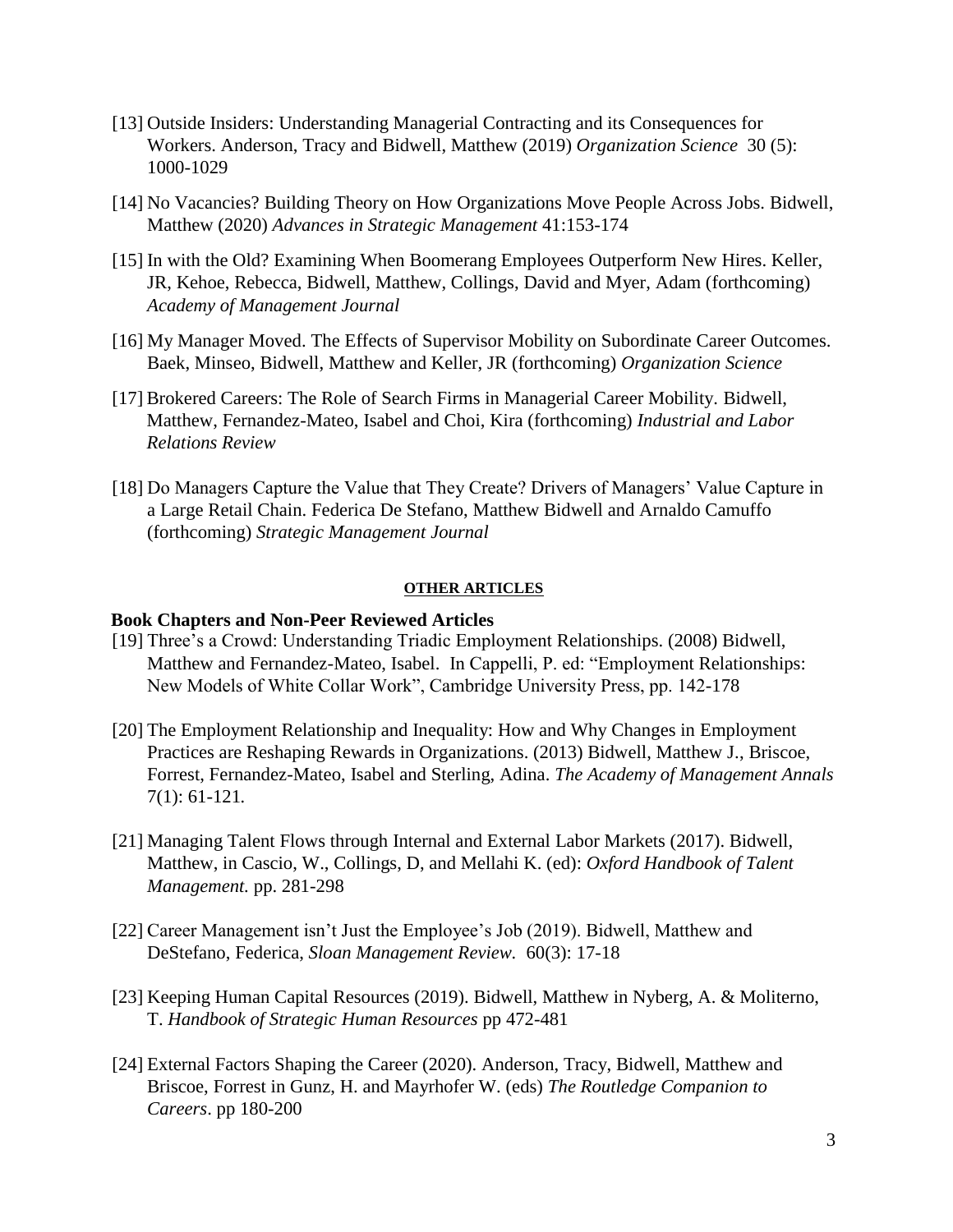- [25] Two Perspectives on Employee Mobility: A Conversation between Rajshree Agarwal and Matthew Bidwell *Advances in Strategic Management* (2020) 41: 37-54
- [26] New Directions in Employment Relations Theory: Understanding Fragmentation, Identity and Legitimacy. Doellgast, Virginia, Bidwell, Matthew and Colvin, Alexander *Industrial and Labor Relations Review* (2021): 74(3) 555-579

## **Book Reviews**

- [27] Book Review of "Chasing Stars." (2011) Bidwell, Matthew. *Perspectives on Work* 15(1): 60-61
- [28] Book Review of "Freelancing Expertise: Contract Professionals in the New Economy." (2012) Bidwell, Matthew. *Industrial and Labor Relations Review,* 6(1): 181-182
- [29] Book Review of "Resisting Work: The Corporatization of Life and its Discontents." (2015) Bidwell, Matthew. *Administrative Science Quarterly*, 60(2): NP29-NP30

## **Conference Proceedings**

- [30] Long Term-Brokerage: Relationship Duration and Returns to Brokerage in the Staffing Sector (2007) Bidwell, Matthew J. and Fernandez-Mateo, Isabel. *Academy of Management Best Paper Proceedings, 2007*
- [31] It's the Thought that Counts: How Manager's Beliefs Shape the Effects of Monitoring. (2007) Bidwell, Matthew J. and Burton, M. Diane*. Academy of Management Best Paper Proceedings.*
- [32] Going with the Flow: Job Mobility and Opportunities for Advancement across Organizations. (2017) Yang, Tiantian and Bidwell, Matthew *Academy of Management Best Paper Proceedings.*

#### **WORKING PAPERS**

- [33] Hiring a Job-Hopping Executive? How Past Interorganizational Moves Impact Executive Selection Outcomes. Won, Shinjae and Bidwell, Matthew *2 nd Revise and Resubmit, Strategic Management Journal*
- [34] Stepping Sideways to Step Up: The Effects of Lateral Mobility. Bidwell, Matthew and Keller, JR 1<sup>st</sup> Revise and Resubmit, Management Science
- [35] Global Careers Pay But Only for "Superglobals": Implications of International Mobility for Knowledge Workers' Compensation. Capponi, Giovanna, Bidwell, Matthew, Fernandez-Mateo, Isabel and Haas, Martine. *Under Review, Academy of Management Discoveries*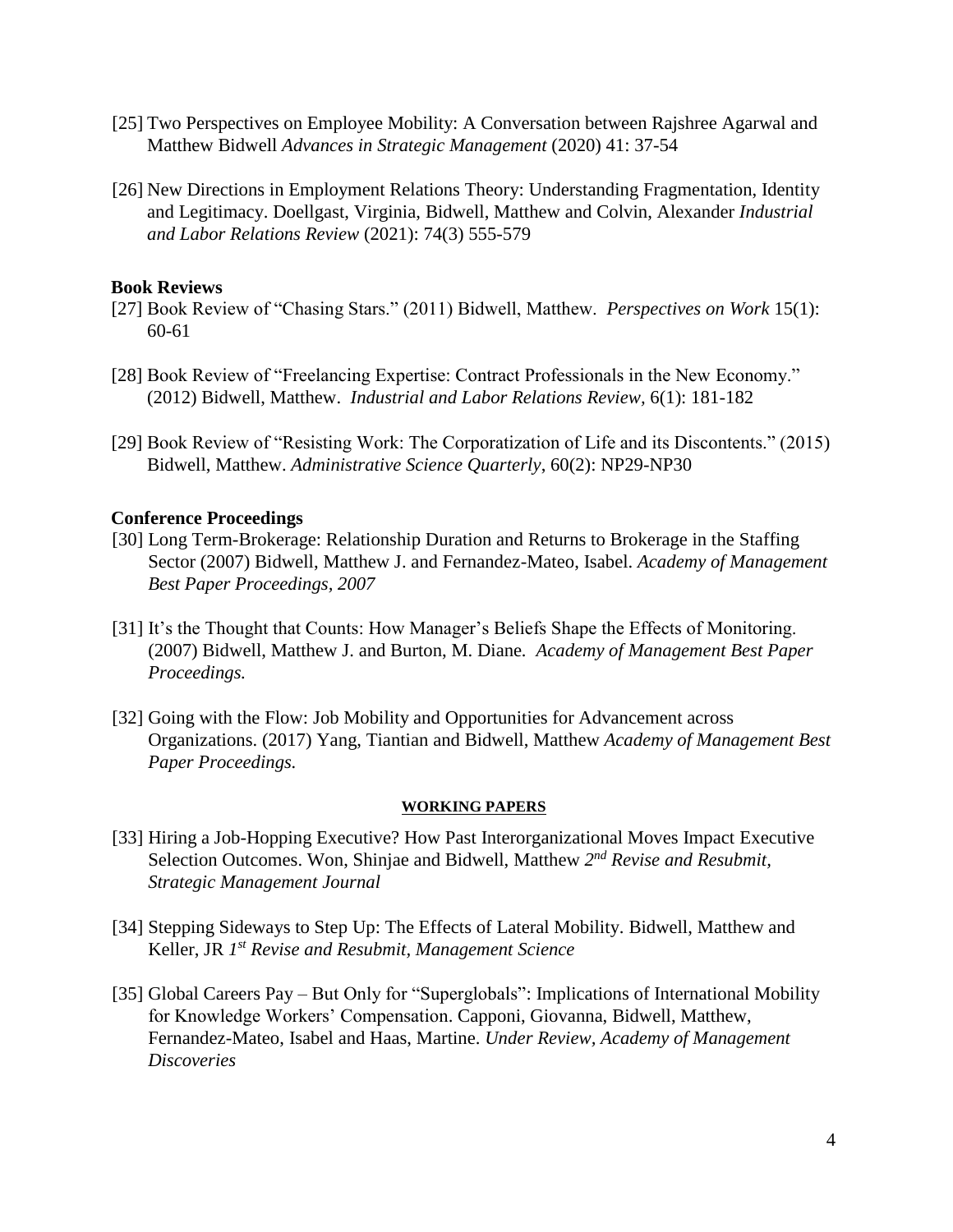### **PUBLICATIONS IN OTHER DOMAINS**

- [36] Hydrodynamic Voltammetry with Channel Microband Electrodes: the Simulation of Voltammetric Waveshapes. (1996) Bidwell, Matthew J., Alden, John A. and Compton, Richard G. *Journal of Electroanalytical Chemistry* 417(1):119-128
- [37] Channel Microband Electrodes: A Complete Working Surface for Potential Step Transients (1996) Bidwell, Matthew J, Alden, John A. and Compton, Richard G. *Journal of Electroanalytical Chemistry.* 414 (2): 247-251
- [38] Electroanalysis in Flowing Systems The Propagation of Depletion Effects Downstream of a Channel Micro-Bank Electrode. (1997) Bidwell, Matthew J., Alden, John A. and Compton Richard G. *Electroanalysis* 9(5): 383-389

### **TEACHING EXPERIENCE**

| People Analytics – MBA class                                                | 2019-2022       |  |
|-----------------------------------------------------------------------------|-----------------|--|
| Understanding Careers and Executive Labor Markets – MBA and WEMBA 2015-2022 |                 |  |
| elective, Wharton                                                           |                 |  |
| People Analytics (MOOC)                                                     | $2015 -$        |  |
| Managing the Established Enterprise – Core MBA Class                        | 2013-2015       |  |
| Managing People at Work – Core MBA Class                                    | 2010-2011       |  |
| Corporate Governance – Undergraduate elective, Wharton                      | 2009-2010       |  |
| Corporate Governance – MBA elective, Wharton                                | 2007, 2009-2011 |  |
| Strategy Execution – MBA elective, INSEAD                                   | $2007 - 8$      |  |
| Corporate Governance – MBA elective, INSEAD                                 | $2005 - 8$      |  |
| Special Topics in Strategy – PhD seminar (co-taught)                        | 2005, 2007      |  |
| Global Strategic Management – MBA elective (co-taught)                      | 2005            |  |

#### **SERVICE ON DOCTORAL COMMITTEES**

| <b>Student</b>                | Role                    | <b>Placement</b>   |
|-------------------------------|-------------------------|--------------------|
| <b>JR Keller</b>              | <b>Committee Member</b> | Cornell            |
| Shinjae Won                   | Advisor                 | Illinois UIUC      |
| Federica De Stefano (Bocconi) | <b>Committee Member</b> | Wharton (post doc) |
| Pooria Assadi (Simon Fraser)  | <b>Committee Member</b> | Sacramento State   |
| <b>Tracy Anderson</b>         | Advisor                 | <b>Bocconi</b>     |
| Shoshana Schwartz             | Advisor                 | Christopher        |
|                               |                         | Newport            |
| Minseo Baek                   | Advisor                 |                    |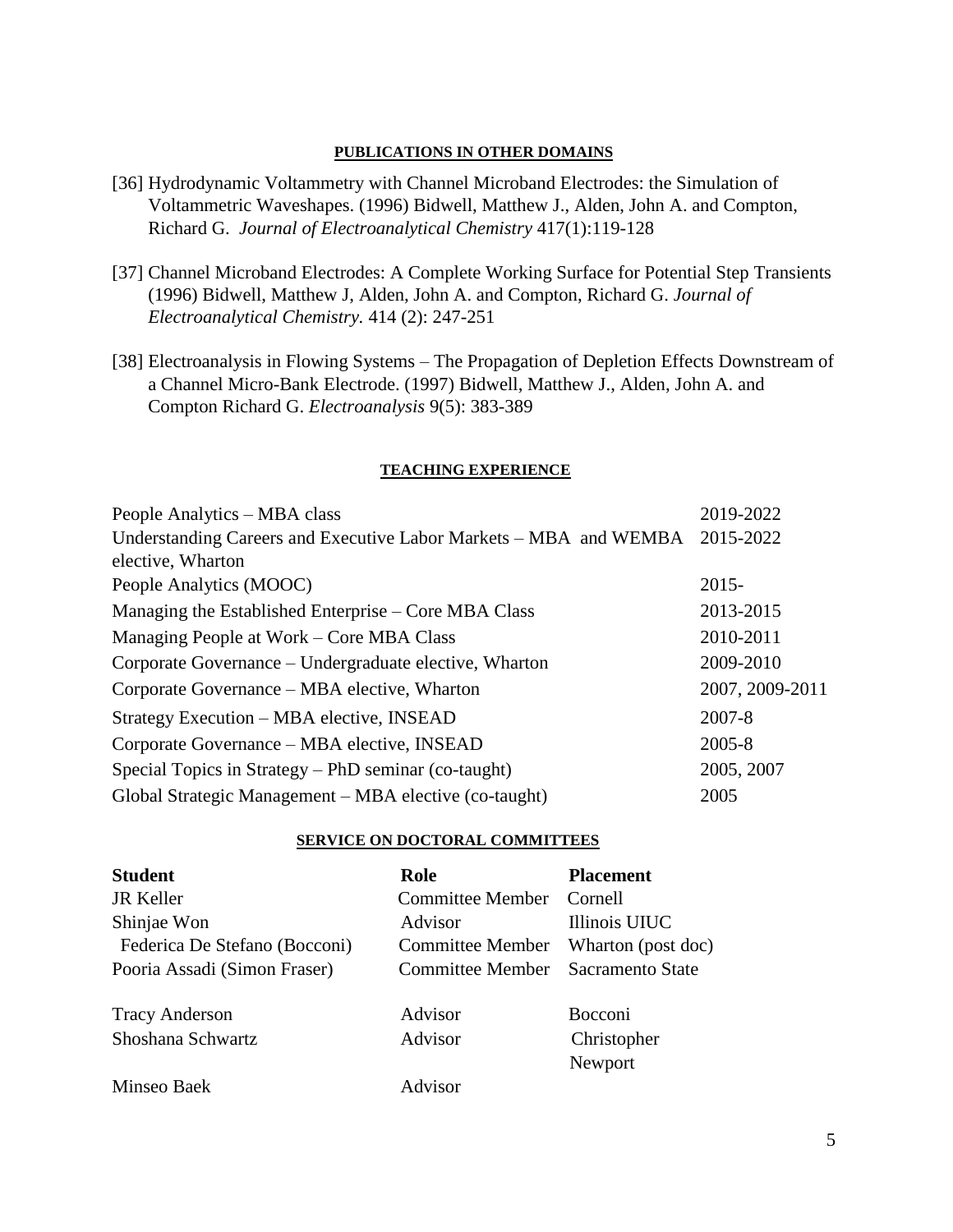| Shun Yiu                | Advisor |
|-------------------------|---------|
| <b>Brittany Mallory</b> | Advisor |

# **FELLOWSHIPS AND HONORS**

| <b>Wharton Teaching Excellence Award</b>                                       | 2018-2021     |  |  |  |
|--------------------------------------------------------------------------------|---------------|--|--|--|
| Excellence in Reviewing Award, Human Resource Management Review                | 2020, 2021    |  |  |  |
| Best Reviewer Award, Academy of Management Discoveries                         | 2020          |  |  |  |
| ASQ Scholarly Contribution Award                                               | 2017          |  |  |  |
| Best overall paper award, Careers Division, Academy of Management              | 2014          |  |  |  |
| John T. Dunlop Outstanding Scholar Award, Labor and                            |               |  |  |  |
| Employment Relations Association (recognizing outstanding research by a        |               |  |  |  |
| recent entrant to the field)                                                   | 2014          |  |  |  |
| Finalist, Industry Studies Association-INFORMS Best Paper Award                | 2013          |  |  |  |
| Finalist, Best Paper Award, Strategic Management Society Conference            | 2012          |  |  |  |
| Scholarly Achievement Award for best published paper in HR for 2011,           | 2012          |  |  |  |
| Academy of Management HR division                                              |               |  |  |  |
| Sloan Foundation Industry Studies Fellowship                                   | 2010-2012     |  |  |  |
| Outstanding Reviewer Award, Academy of Management Review                       | 2009, 2010    |  |  |  |
| Outstanding Reviewer Award (given to top 5% of division conference             |               |  |  |  |
| reviewers), Business Policy and Strategy division of the Academy of            |               |  |  |  |
| Management                                                                     |               |  |  |  |
| Recipient, Wilson Fellowship                                                   | $2000 - 2002$ |  |  |  |
| <b>Kennedy Scholar</b>                                                         | 1996 - 1997   |  |  |  |
| <b>INTERNAL RESEARCH FUNDING</b>                                               |               |  |  |  |
| "Global Careers and Global Leaders" - the Leadership Center                    | 2017          |  |  |  |
| "Studying Global Careers" - Global Initiatives (joint with Martine Haas)       | 2016          |  |  |  |
| "Determinants and Consequences of External versus Internal Leadership          | 2010          |  |  |  |
| Development." \$5,800 grant from the Leadership Center                         |               |  |  |  |
| "An Ecological Approach to Understanding Entrepreneurship and                  | 2010          |  |  |  |
| Careers." Joint with Ethan Mollick. \$10,000 grant from the Wharton            |               |  |  |  |
| Entrepreneurship and Family Business Centre at CERT                            |               |  |  |  |
| "Wharton Alumni Careers Survey." Joint with Ethan Mollick. \$10,000 grant 2010 |               |  |  |  |
| from the Dean's Research Fund                                                  |               |  |  |  |

"Career Paths to Leadership." Joint with Ethan Mollick. \$10,000 grant from 2011 the Leadership Center

# **OTHER ACADEMIC ACTIVITIES**

**Management Department Doctoral Coordinator** 

2016-17, 2018- 2020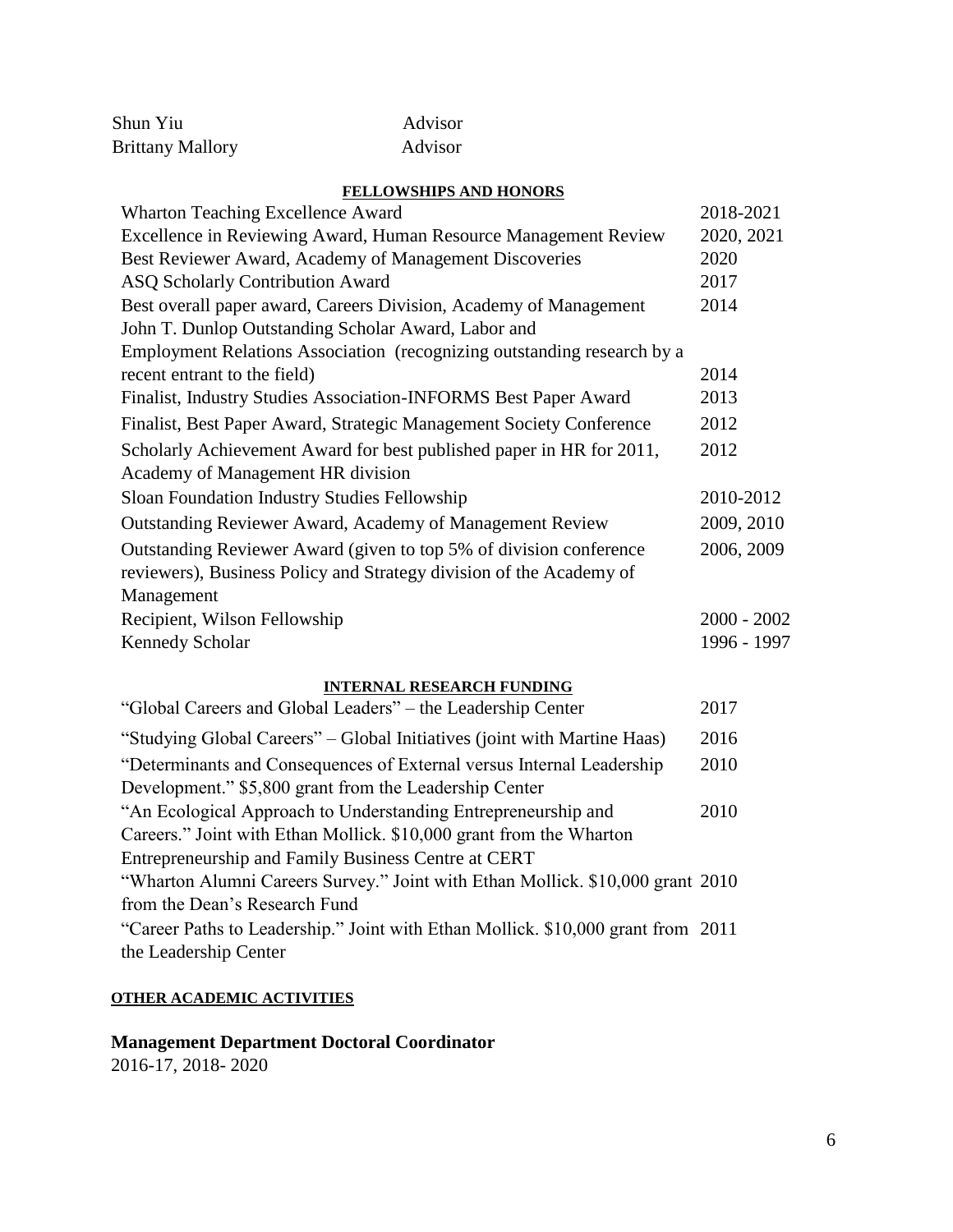**Faculty Co-Director**  People Analytics Initiative 2015 -

**Senior Editor**  Organization Science, April 2014 – June 2020

**Guest Editor**  Industrial and Labor Relations Review, Special Issue

# **Editorial Board Memberships**

Organization Science, 2006- Academy of Management Review, 2009-2011 Academy of Management Journal, 2010-2014 Administrative Science Quarterly 2013-2015, 2022- Strategic Management Journal 2013-2016 Industrial and Labor Relations Review 2015- Human Resource Management Review 2020-

# **External Committee Memberships**

Academy of Management, Business Policy and Strategy Research Committee 2007-2009 Industry Studies Association, Early Career Development Committee 2010-2012 Academy of Management, Human Resources Division Dissertation Awards Committee (Chair) 2012

Strategic Management Society, Strategic Human Capital Interest Group Rep at Large 2012-2014 Academy of Management, Business Policy and Strategy Executive Committee 2014-2016 Academy of Management, Careers Division Best Paper Award Committee 2021

# **Internal Committee Memberships**

University Student Disciplinary System Hearing Panel, 2013-15 Wharton People and Organizations Conference Organizing Committee, 2010- Management Department Doctoral Committee, 2008-2011, 2013, Management Department Chair Search Committee, 2013, 2016 Management Department Seminar Committee, 2011-2013, 2015-16 Strategy Search Committee, 2011, 2014, 2016 Entrepreneurship Search Committee, 2015 Human and Social Capital Search Committee, 2017, 2018

# **Ad-hoc reviewing**

Administrative Science Quarterly, Management Science; Industrial and Labor Relations Review; Journal of Economics and Management Strategy; Managerial and Decision Economics; Industrial and Corporate Change; European Management Review; Asia Pacific Journal of Management; Sociological Quarterly, Work and Occupations; Labour Economics; American Sociological Review; Social Forces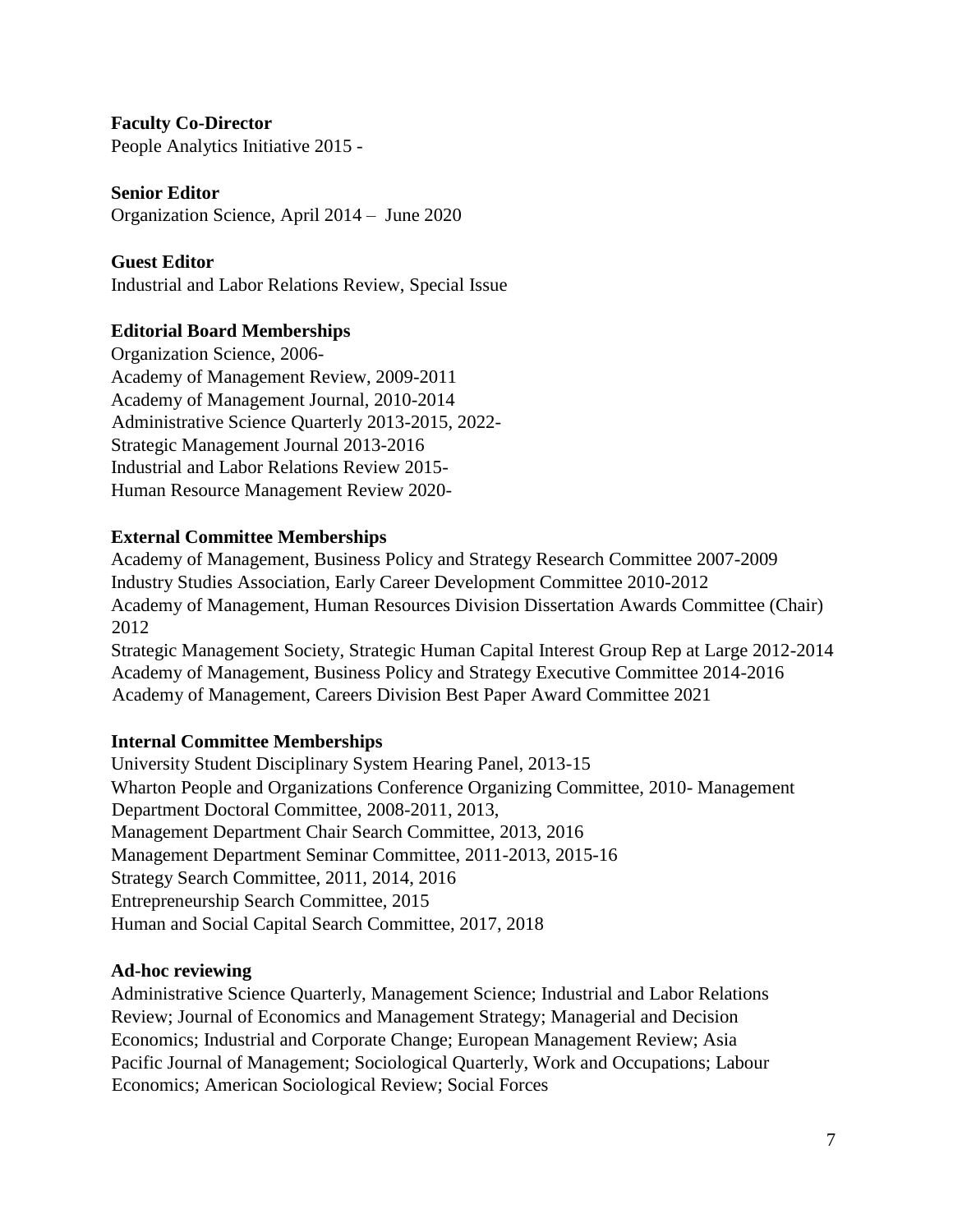### **OTHER PROFESSIONAL EXPERIENCE**

**McKinsey & Company**, London, UK 2000

Researcher

**McKinsey & Company, London, UK 1997 - 1999** 

Business Analyst

## **PEER REVIEWED CONFERENCE PRESENTATIONS**

Academy of Management, 2020, "Global Careers" (joint work with Kira Choi and Isabel Fernandez-Mateo)

Academy of Management, 2020, "In with the Old" (joint work with JR Keller, Rebecca Kehoe, David Collings and Adam Myer)

Academy of Management, 2020, "My Manager Moved" (joint work with Minseo Baek and JR Keller)

EGOS, July 2020. "My Manager Moved" (joint work with Minseo Baek and JR Keller) Academy of Management, 2019, "Brokered Mobility" (symposium paper; joint work with Isabel Fernandez-Mateo and Kira Choi)

Lugano Organization Theory Conference, June 2019, "Effects of Supervisor Mobility on Subordinate Outcomes"

Stanford Hiring Conference, March 2018, "Going with the Flow: Job Mobility and Opportunities for Advancement across Organizations." (joint work with Tiantian Yang)

Academy of Management, August 2017, "Going with the Flow: Job Mobility and Opportunities for Advancement across Organizations." (joint work with Tiantian Yang)

Labor and Employment Research Association, June 2017, "Outside Insiders: Understanding Managerial Contracting and Its Consequences for Workers" (joint work with Tracy Anderson)

Strategic Management Society Human Capital Conference, March 2017, "Are There Currents in Worker Flows? Studying Organizational Specialization in Worker Experience at Hire" (joint work with Tiantian Yang)

Strategic Management Society Human Capital Conference, March 2017, "How Much is a Manager Worth and to Whom? Managers' Abilities, Firm Performance and Compensation" (joint work with Federica De Stefano and Arnaldo Camuffo)

Academy of Management, August 2016, "Managerial Workers and Contracting" Academy of Management, August 2016, "Unpacking Human Capital"

EGOS, July 2016, "Managerial Workers and Contracting" (joint work with Tracy Anderson)

LERA, May 2016, "Unpacking Human Capital"

Academy of Management, August 2015, "Careers as an Industry Structure Problem"

Society for the Advancement of Socio-Economics, July 2015, "A Task based approach to skills"

Labor and Employment Research Association, May 2015, "No Vacancies"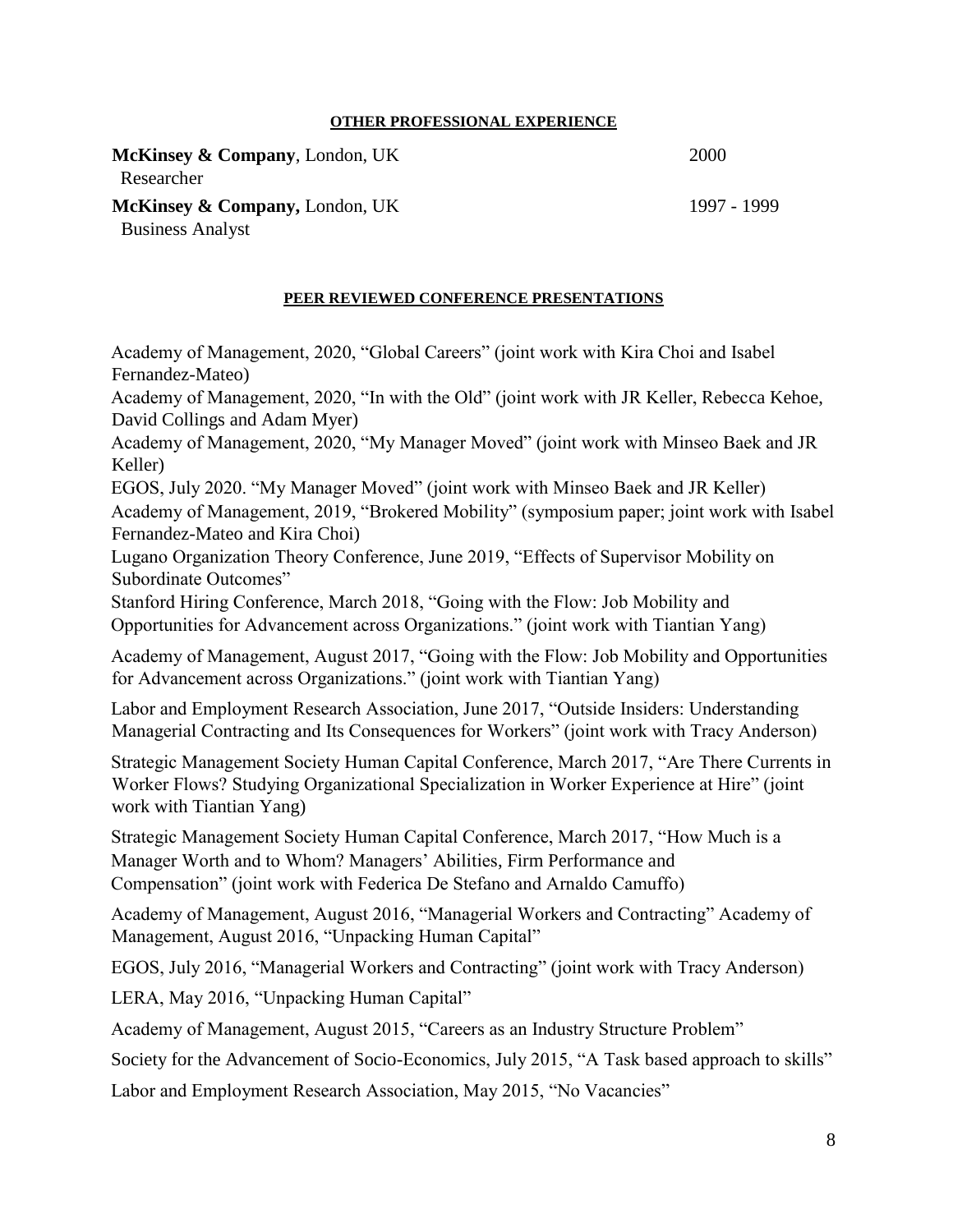Strategic Management Society, September 2014, "Competitive Intensity in the Market for Human Capital (joint work with Olivier Chatain)

Academy of Management, August 2014, "Shifts and Ladders" (joint work with Ethan Mollick)

EGOS, July 2014, "Shifts and Ladders" (joint work with Ethan Mollick)

Labor and Employment Research Association, May 2014, "Shifts and Ladders" (joint work with Ethan Mollick)

Strategic Management Society, September 2013. "Managerial Relationships and Firm Specific Skills." (joint work with Michael Housman)

Academy of Management, August 2013. "I Used to Work at Goldman! How Organizational Status Creates Rents in the Market for Human Capital." (joint work with Shinjae Won, Roxana Barbulescu and Ethan Mollick)

Academy of Management, August 2013. Managing Jobs or Managing People? Employment Processes and the Effects on Worker Mobility. (Symposium paper)

Academy of Management, August 2013. The Employment Relationship and Inequality: How and Why Changes in Employment Practices are Reshaping Rewards in Organizations (Symposium paper. joint work with Forrest Briscoe, Isabel Fernandez Mateo and Adina Sterling).

Labor and Employment Research Association, June 2013. "Within or Without? How Firms Combine Internal and External Labor Markets to Fill Jobs" (joint work with Joseph Keller)

Labor and Employment Research Association, June 2013. "What Happened to Long Term Employment? The Role of Worker Power and Environmental Turbulence in Explaining Declines in Worker Tenure."

Industry Studies Association, May 2013. "Organizational Status and Labor Market Advantage in the Investment Banking Industry." (joint work with Shinjae Won, Roxana Barbulescu and Ethan Mollick)

Strategic Management Society, October 2012, "Status, Careers and Competitive Advantage." (joint work with Shinjae Won, Roxana Barbulescu and Ethan Mollick)

Academy of Management, August 2012, "Promote or Hire?" (joint work with Joseph Keller)

EGOS, July 2012, "Promote or Hire?" (joint work with Joseph Keller)

EGOS, July 2012, "Stairway to Heaven? The Effects of Prior Employers' Status on Subsequent Employment Outcomes" (joint work with Shinjae Won and Roxana Barbulescu)

Industry Studies Association, May 2012, "Promote or Hire?" (joint work with Joseph Keller)

American Sociological Association, August 2011, "Paying More to Get Less: Specific Skills, Incomplete Information and the Effects of External Hiring versus Internal Mobility."

Academy of Management, August 2011, "Paying More to Get Less: Specific Skills, Incomplete Information and the Effects of External Hiring versus Internal Mobility" (Symposium paper).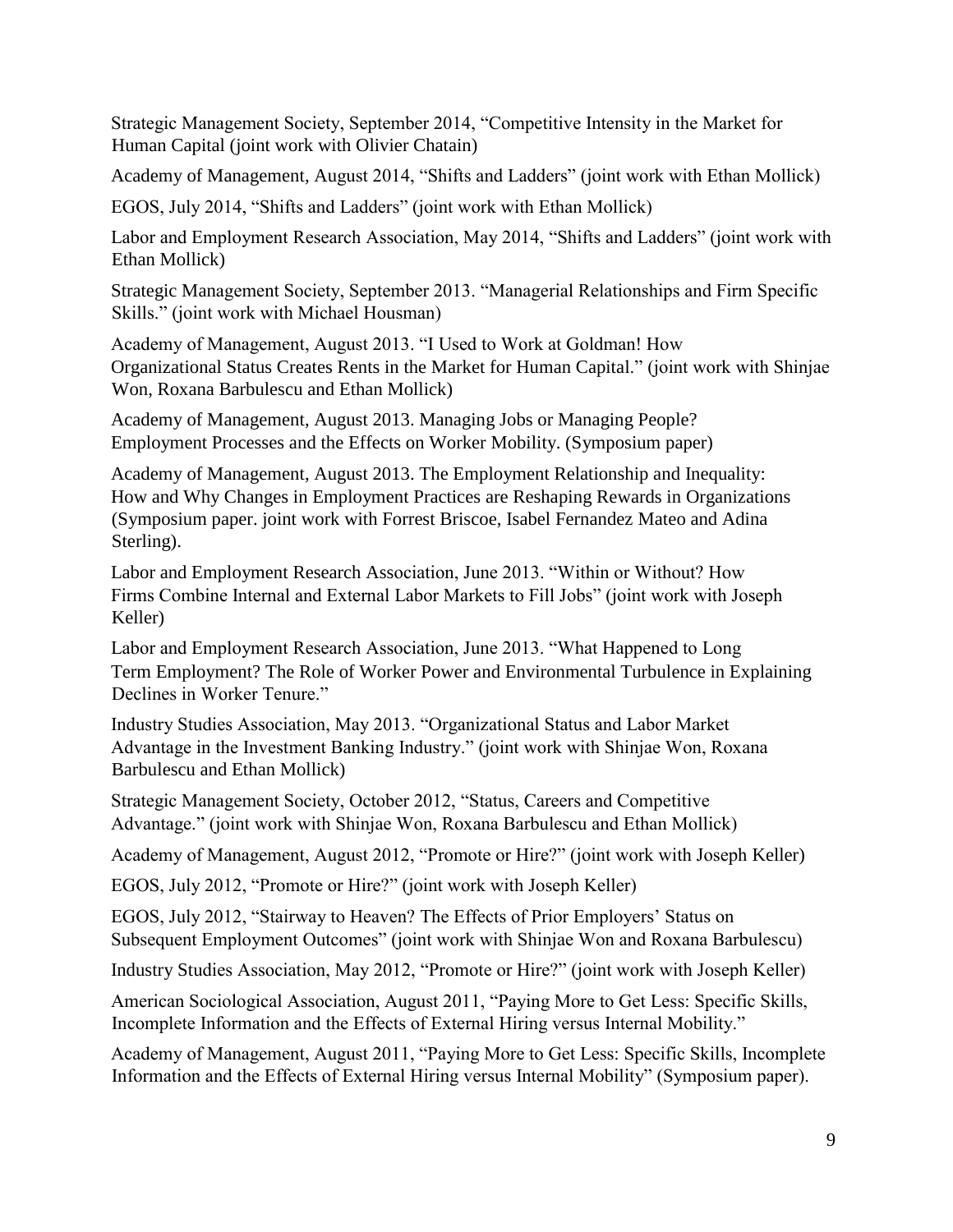Academy of Management, August 2011, "Careers and the Organizational Environment: Using Worker Power to Explain the Growth in Job Mobility" (Symposium paper).

Industry Studies Association, May 2011 "Careers and the Organizational Environment: Using Worker Power to Explain the Growth in Job Mobility"

Labor and Employment Research Association, January 2011, "Why Are There So Few Women in Finance?" (joint work with Roxana Barbulescu)

Strategic Management Society, September 2010, "Promote or Hire? Analyzing the Make or Buy Decision for Skills" (joint work with Joseph Keller)

American Sociological Association, August 2010, "What Happened to Long Term Employment"

American Sociological Association, August 2010, "Why Are There So Few Women in Finance?" (joint work with Roxana Barbulescu)

Academy of Management, August 2010, "Why Are There So Few Women in Finance?" (joint work with Roxana Barbulescu)

Industry Studies Association, May 2010, "Paying More to Get Less"

EGOS, July 2010, "Why Are There So Few Women in Finance?" (joint work with Roxana Barbulescu)

Academy of Management, August 2009, "The Dynamics of Interorganizational Careers" (joint work with Forrest Briscoe)

EGOS, July 2009, "The Dynamics of Interorganizational Careers" (joint work with Forrest Briscoe)

Sloan Industry Studies Association, May 2009, "Some Pitfalls of Managing Talent on Demand: A Case Study of IT Workers"

Academy of Management, August 2008, "Politics of Firm Boundaries"

Academy of Management, August 2008, "Contracting and Careers: Determinants of Decisions to Work as Independent Contractors among Information Technology Workers." (joint work with Forrest Briscoe)

American Sociological Association, August 2008, "Contracting and Careers: Determinants of Decisions to Work as Independent Contractors among Information Technology Workers." (joint work with Forrest Briscoe)

American Sociological Association, August 2007, "Long-Term Brokerage: Relationship Duration and the Returns to Brokerage in the Staffing Sector." (joint work with Isabel Fernandez-Mateo)

Academy of Management, August 2007, "Long-Term Brokerage: Relationship Duration and the Returns to Brokerage in the Staffing Sector." (joint work with Isabel Fernandez Mateo)

Academy of Management, August 2007, "It's the Thought that Counts: How Managers' Beliefs Shape the Effects of Monitoring" (joint work with Diane Burton)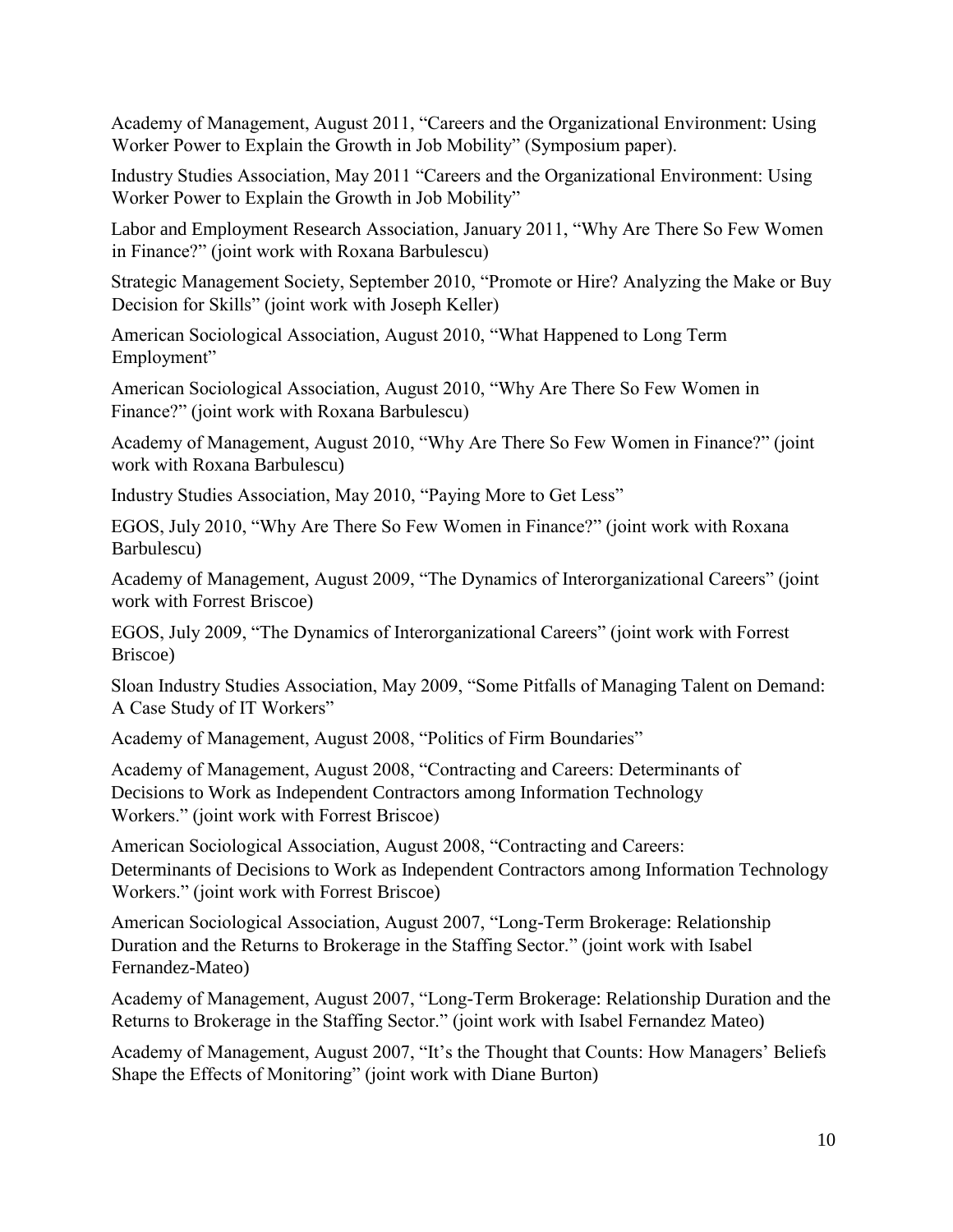Academy of Management, August 2007, "Managing the Boundaries of the Firm: How Rules Shape Frontline Managers' Use of External Suppliers" (Poster session)

Strategic Management Society, October 2006. "Going Out: How Internal Organizational Rules Shape External Transactions"

Academy of Management, August 2006. "Thinking About Employment: How Managerial Reward Assumptions Shape the Employment Relationship" (joint work with Diane Burton)

Academy of Management, August 2006. "Problems Deciding: How the Make or Buy Decision Process Leads to Transaction Misalignment." (Symposium paper).

Academy of Management, August 2005. "A Servant of Two Masters" (Symposium paper. Joint work with Isabel Fernandez-Mateo)

Academy of Management, August 2005. "Reworking Contingent Employment."

EGOS, June, 2005. "Reworking Contingent Employment."

Wharton Careers Mini-Conference, June 2005, "Reworking Contingent Employment."

Labor and Employment Research Association. January, 2005. "How Peripheral Are Peripheral Workers?" (Poster presentation)

NBER Workshop on Organizational Economics, November, 2004. "What Do Firms Do Differently?"

Academy of Management, August, 2003. "Do Peripheral Workers Do Peripheral Work? Comparing the Use of IT Employees and Consultants" (Symposium paper).

Academy of Management, August, 2003. "The "How" of Firm Boundaries: Comparing Governance for Internal and External IT Projects."

Academy of Management, August, 2002. "Inequality, Instability and Integration: Does the Need for Collaboration Reduce Top Team Inequality?"

# **OTHER CONFERENCE PRESENTATIONS**

Strategic Management Society, September 2021, Strategic Human Capital Junior Faculty workshop, Keynote Presentation

Strategic Management Society, September 2021, Panel on Resource Redeployment Strategic Management Society, September 2021, Human Capital Thought Leaders Panel

Panelist, SMS Strategic Human Capital Thought Leaders Panel Academy of Management August 2019, "Automation and Careers" Invited Panelist Lugano Organization Theory Conference, June 2019 "Effects of Supervisor Mobility on Subordinate Career Outcomes"

Strategic Management Society Human Capital Conference, March 2017, "Strategic Human Capital" Plenary Panelist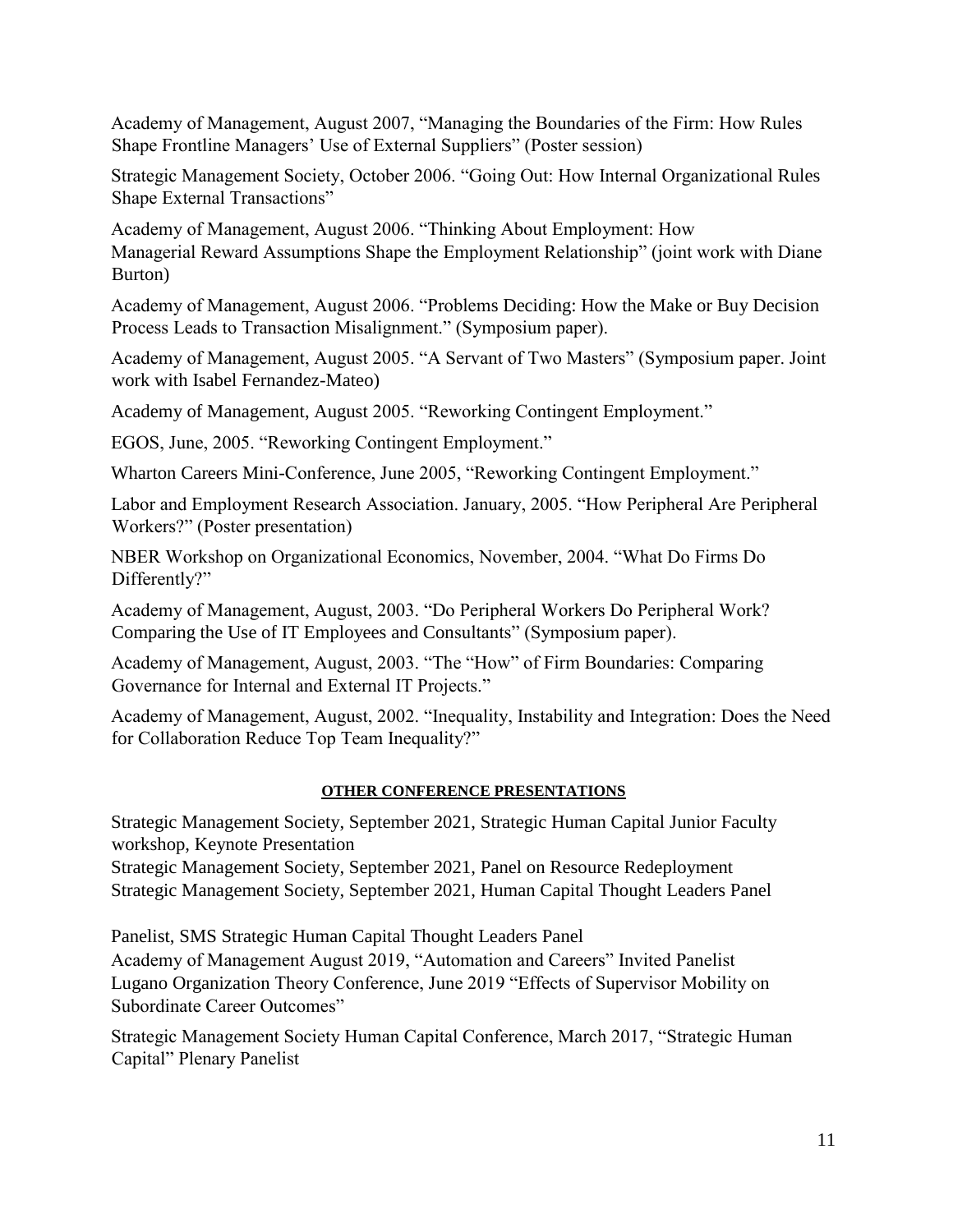Copenhagen Business School mini-conference on "Decision-Making and the Boundaries of the Firm," January 2014, Invited keynote speaker.

Academy of Management, August 2008, "Questions that We Ask: What Has Been Neglected: Organizations, Work and Workers." Invited Panelist

Cornell Conference on Strategic Human Resources, May 2003, "HRM Challenges for Managing Varied Employment Relationships: IT Employees, Independent Contractors, and Consultants"

Consortium on Competitiveness and Cooperation, May, 2003, "The "How" of Firm Boundaries: Comparing Governance for Internal and External IT Projects."

## **INVITED SEMINAR PRESENTATIONS**

Hong Kong University, January 2022, "Building an Optimal Project Portfolio"

UIUC, October 2021, "Lateral Mobility"

Berkeley, September 2021, "Lateral Mobility"

USTC, China, February 2021, "Lateral Mobility"

Rice University, February 2021, "Lateral Mobility"

Warwick University, November 2020, "Lateral Mobility"

Bocconi University, October 2020, "Lateral Mobility"

MIT IWER Seminar, September 2020, "Lateral Mobility"

University of British Columbia, May 2020, "Effects of Supervisor Mobility on Subordinate Outcomes"

Brigham Young University, December 2019, "Effects of Supervisor Mobility on Subordinate Outcomes"

London Business School, November 2019, "Effects of Supervisor Mobility on Subordinate Outcomes"

INSEAD, June 2019 "Effects of Supervisor Mobility on Subordinate Outcomes"

University of Maryland, March 2019, "Effects of Supervisor Mobility on Subordinate Outcomes"

Temple University, November 2018, "The Task Structure of Inequality"

Carnegie Mellon University Heinz Business School, October 2018, "The Task Structure of Inequality"

University of Missouri, September 2018 "The Task Structure of Inequality"

Copenhagen Business School, June 2018, "The Task Structure of Inequality" Oxford Said

Business School, June 2018, "The Task Structure of Inequality"

Universidad Carlos III, April 2018, "The Task Structure of Inequality"

IESE, March 2017, "Climbing a Ladder of Organizations"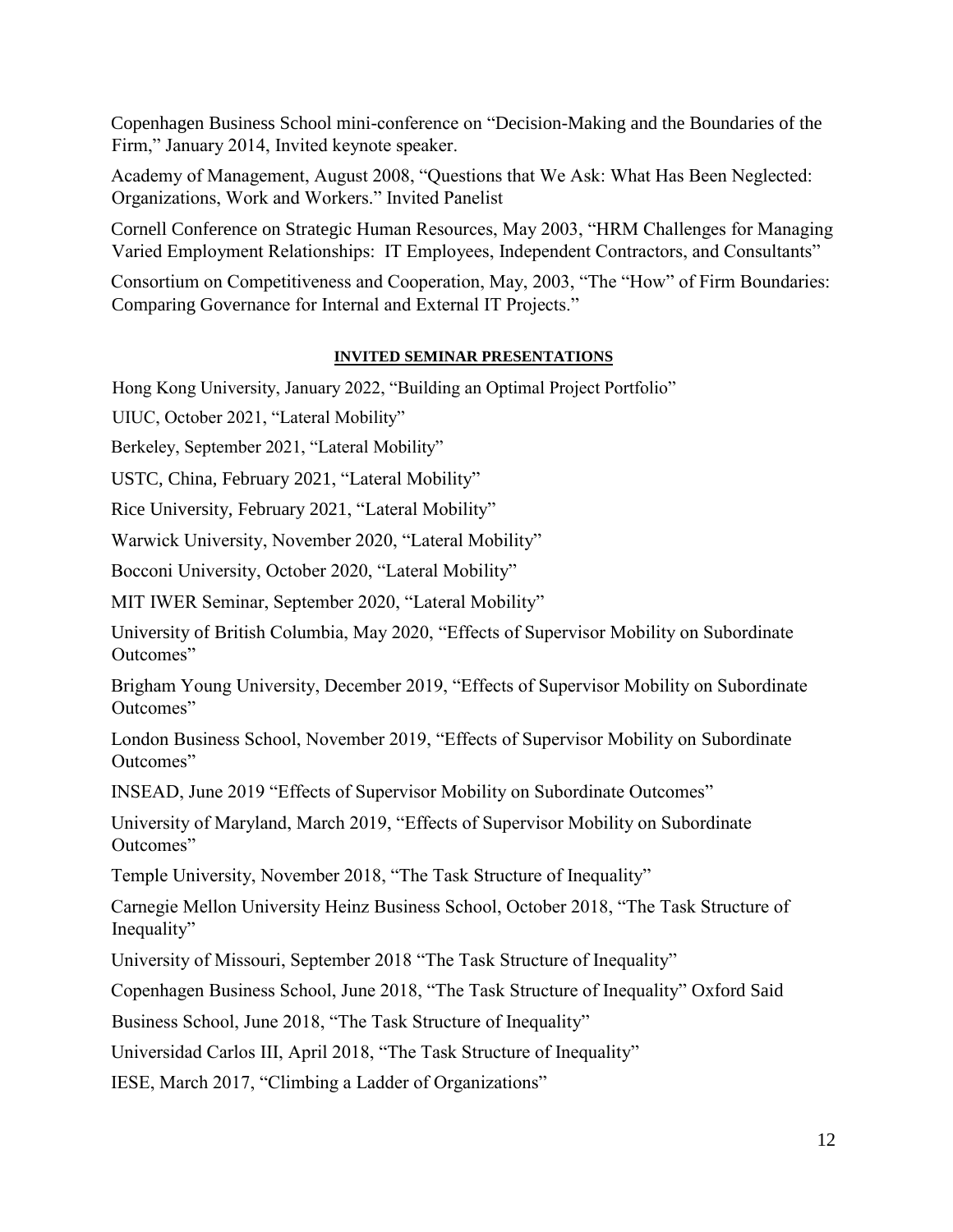Duke University, October 2017, "Climbing a Ladder of Organizations"

Yale University, September 2017, "Climbing a Ladder of Organizations"

HEC Paris, January 2017, "Are There Currents to Worker Mobility?"

University of Southern California, January 2017, "Are There Currents to Worker Mobility?"

Wisconsin University, November 2016, "Are There Currents to Worker Mobility?"

Tulane University, January 2016, "Unpacking Human Capital"

Michigan State University, LER School, January 2016, "Unpacking Human Capital"

Penn State University, LER School, December 2015, "Unpacking Human Capital"

Bocconi University Study Days, June 2015, "No Vacancies" and "Careers as an Industry Structure Problem"

Rotman School, University of Toronto, January 2015, "Shifts and Ladders"

Washington University, St Louis, October 2014, "Careers as an Industry Structure Problem"

University of Maryland, October 2014, "Careers as an Industry Structure Problem"

Ludwig-Maximiliens Universitat, September 2014

UNSW "Bright Ideas Symposium", April 2014

Johns Hopkins University, Carey Business School, December 2013

University of Illinois Urbana-Champaign, School of Labor and Employment Relations, October 2013, "Shifts and Ladders: Comparing the Role of Internal and External Mobility in Executive Careers"

Chicago GSB, Organizations Department, October 2013, "Shifts and Ladders: Comparing the Role of Internal and External Mobility in Executive Careers"

Tuck, Dartmouth College, March 2013, "Shifts and Ladders: Comparing the Role of Internal and External Mobility in Executive Careers"

Michigan Interdisciplinary Committee on Organization Studies (ICOS), October 2012, "What Happened to Long Term Employment? The Role of Worker Power and Environmental Turbulence in Explaining Declines in Worker Tenure."

Madrid Work and Organizations Symposium. September 2012, "Comparing Internal and External Worker Mobility."

Cornell ILR School, March 2012, "What Happened to Long Term Employment? The Role of Worker Power and Environmental Turbulence in Explaining Declines in Worker Tenure."

MIT Sloan School, February 2012, "What Happened to Long Term Employment? The Role of Worker Power and Environmental Turbulence in Explaining Declines in Worker Tenure."

Emory University, January 2012, "What Happened to Long Term Employment? The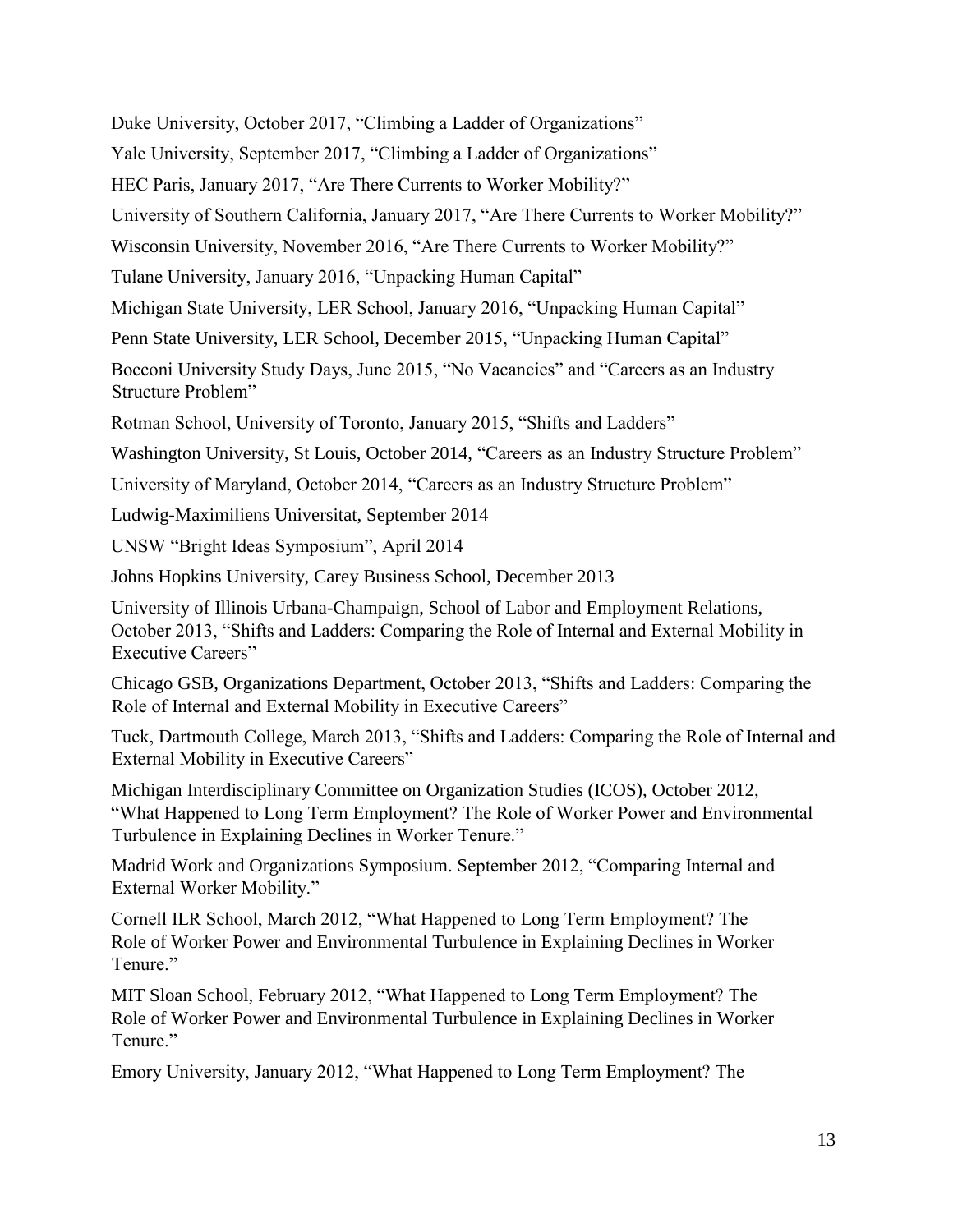Role of Worker Power and Environmental Turbulence in Explaining Declines in Worker Tenure."

Wharton, March 2011, "Why Did Workers Become More Mobile? Firm Size, Unions, and the Growth of External Hiring"

Stanford Graduate School of Business, February 2011, "Paying More to Get Less: Specific Skills, Matching, and the Effects of External Hiring versus Internal Promotions"

Desautels Faculty of Management, McGill University, February 2010, "Why Did Workers Become More Mobile? Firm Size, Unions, and the Growth of External Hiring"

Rotman School, University of Toronto, November 2009, "Politics and Firm Boundaries"

Chicago GSB, May 2008, "The Dynamics of Inter-Organizational Careers"

London Business School, March 2008, "Politics and Firm Boundaries"

Cornell ILR School, February 2008, "Dynamics of Inter-Organizational Careers" Wharton, February 2008, "Relationship Duration and Returns to Brokerage in the Staffing Sector."

Wharton, October 2007, "Contracting and Careers: Determinants of Decisions to Work as Independent Contractors among Information Technology Workers."

Nanyang Technological University, May 2007, "The Antecedents of Independent Contracting: Evidence from the Careers of IT Workers"

MIT Sloan School, April 2007, Managing the Boundaries of the Firm: How Organizational Rules Shape Frontline Managers' Use of External Suppliers

INSEAD (Strategy Area Brown Bag), November 2006, "Brokerage in the Long Run: How Does Relationship Duration Affect the Returns to Brokerage?"

INSEAD (Singapore Brown Bag), June 2006, "A Servant of Two Masters: Dynamics of Value Creation and Appropriation in Intermediated Employment"

Singapore Strategy and Management Brown Bag, April 2006, "Managing the Boundaries of the Firm: How Organizational Rules Shape Frontline Managers' Use of External Suppliers"

Singapore Strategy and Management Brown Bag, November 2005, "It's the Thought that Counts"

INSEAD, October 2005, "Managing the Employment Relationship"

INSEAD (Strategy Area Brown Bag), September 2005, "A Problem for Scholars is a Problem for Firms"

INSEAD (Singapore Brown Bag), March 2005, "Reworking Contingent Employment"

Washington University, St Louis, November 2004, "What Do Firms Do Differently?"

Rutgers University, October 2004, "Reworking Contingent Employment"

INSEAD, February 2004, "What Do Firms Do Differently?"

Rotman School, University of Toronto, February 2004, "What Do Firms Do Differently?"

Columbia GSB, February 2004, "Do Employment Relationships Matter?"